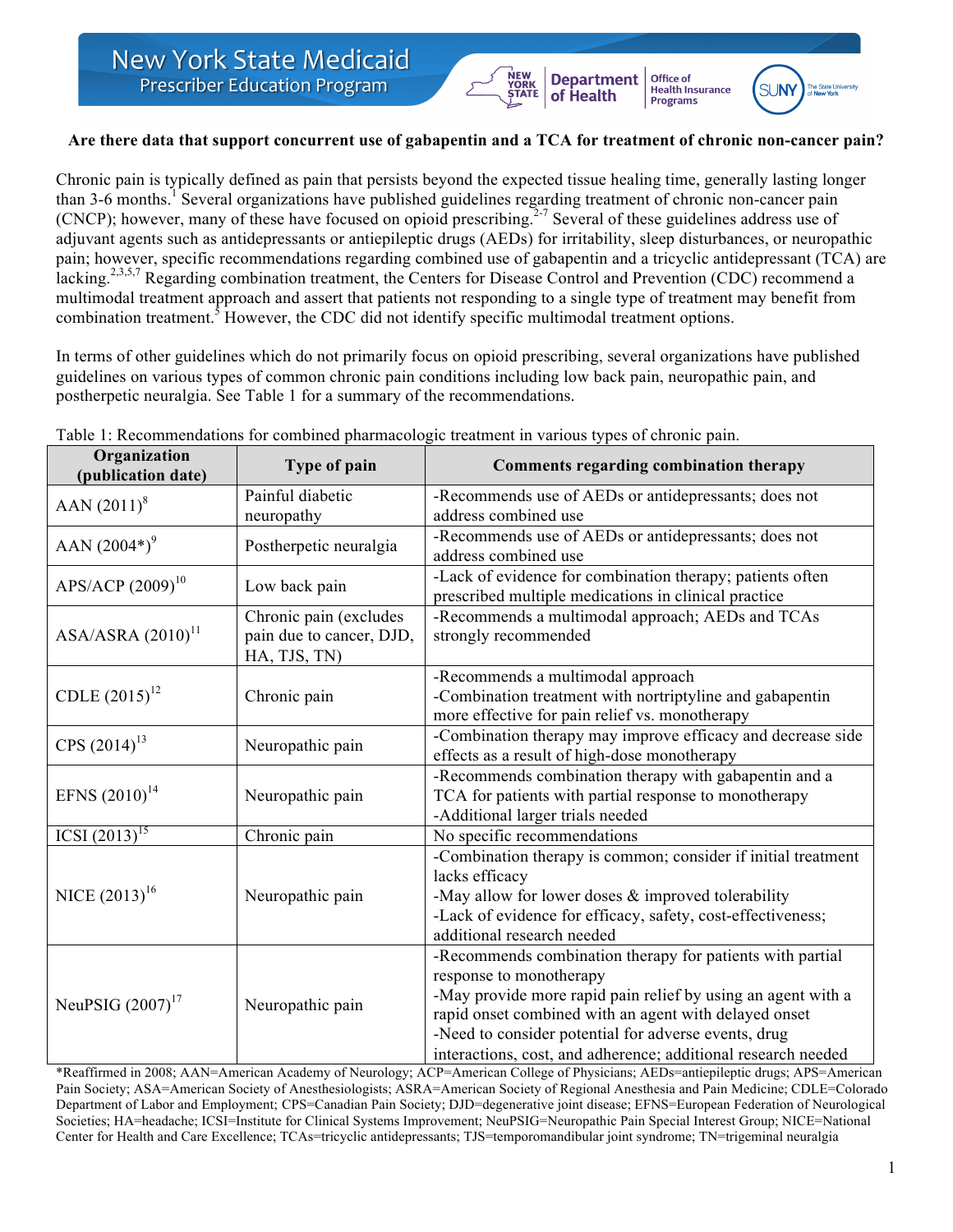In addition to reviewing treatment guidelines, a review of the medical literature was conducted in order to determine whether other data are available regarding combined use of gabapentin and a TCA for chronic pain. A systematic review and meta-analysis was identified which evaluated pharmacologic treatment of neuropathic pain.<sup>18</sup> The objective was to update existing recommendations made by the Special Interest Group on Neuropathic Pain of the International Association for the Study of Pain. The study included 229 randomized, double-blind trials published between 1966 and April 2013; trials involving gabapentin, TCAs, serotonin-norepinephrine reuptake inhibitors, and several other pharmacologic agents were included. In terms of combination therapy, 7 trials were identified which used a variety of pharmacologic combinations. One trial found that the combination of gabapentin and nortriptyline was superior to monotherapy; combination therapy also allowed for lower doses without additional side effects. Other trials used combinations of morphine/gabapentin and pregabalin/duloxetine. Based on the results, the authors concluded that combination therapy is an "inconclusive recommendation" due to poor quality data and discrepant results (based on the Grading of Recommendations, Assessment, Development, and Evaluation (GRADE) rating system). The authors asserted that combination therapy may be considered when patients fail to respond to monotherapy or when wishing to avoid adverse events associated with high-dose monotherapy. Finally, although combination treatment is an "inconclusive recommendation," the authors indicated that this practice is common in clinical practice and is considered to be safe.

**Department** 

of Health

YORK<br>STATE

Office of

**Health Insurance**<br>Programs

In conclusion, numerous guidelines recommend use of adjuvant agents such as antidepressants or AEDs for chronic pain.<sup>2,3,5,7</sup> In terms of combination treatment, multiple guidelines recommend a multimodal approach such as gabapentin and a TCA for various types of chronic pain.<sup>11-14,16,17</sup> Although combination therapy is common in clinical practice, several organizations have cautioned that additional research is needed in order to further establish efficacy and safety.<sup>14,16,17</sup> A recent meta-analysis concluded that combination treatment could not be conclusively recommended due to poor quality data and discrepant results from clinical trials.<sup>18</sup> As such, combination therapy may be considered when patients fail to respond to monotherapy or experience adverse events as a result of high-dose monotherapy.

## References:

- 1. International Association for the Study of Pain. Classification of chronic pain: descriptions of chronic pain syndromes and definitions of pain terms. Prepared by the International Association for the Study of Pain, Task Force on Taxonomy. 2nd ed. 2002; IASP Press. http://www.iasppain.org/files/Content/ContentFolders/Publications2/FreeBooks/Classification-of-Chronic-Pain.pdf. Accessed October 18, 2016
- 2. Veterans Affairs and Department of Defense clinical practice guideline for management of opioid therapy for chronic pain. 2010; http://www.va.gov/painmanagement/docs/cpg\_opioidtherapy\_fulltext.pdf. Accessed October 18, 2016.
- 3. Washington State interagency guideline on prescribing opioids for pain, 3rd edition. 2015; http://www.agencymeddirectors.wa.gov/files/opioidgdline.pdf. Accessed October 18, 2016.
- 4. Chou R, Fanciullo GJ, Fine PG, et al. Clinical guidelines for the use of chronic opioid therapy in chronic noncancer pain. *J Pain.* 2009;10(2):113-130.
- 5. Dowell D, Haegerich TM, Chou R. CDC guideline for prescribing opioids for chronic pain United States, 2016. *MMWR Recomm Rep.* 2016;65(1):1-49.
- 6. Hegmann KT, Weiss MS, Bowden K, et al. American College of Occupational and Environmental Medicine (ACOEM) practice guidelines: opioids for treatment of acute, subacute, chronic, and postoperative pain. *J Occup Environ Med.* 2014;56(12):e143-159.
- 7. Manchikanti L, Abdi S, Atluri S, et al. American Society of Interventional Pain Physicians (ASIPP) guidelines for responsible opioid prescribing in chronic non-cancer pain: Part 2--guidance. *Pain Physician.* 2012;15(3 Suppl):S67-116.
- 8. Bril V, England J, Franklin GM, et al. Evidence-based guideline: Treatment of painful diabetic neuropathy: report of the American Academy of Neurology, the American Association of Neuromuscular and Electrodiagnostic Medicine, and the American Academy of Physical Medicine and Rehabilitation. *PM R.* 2011;3(4):345-352, 352 e341-321.